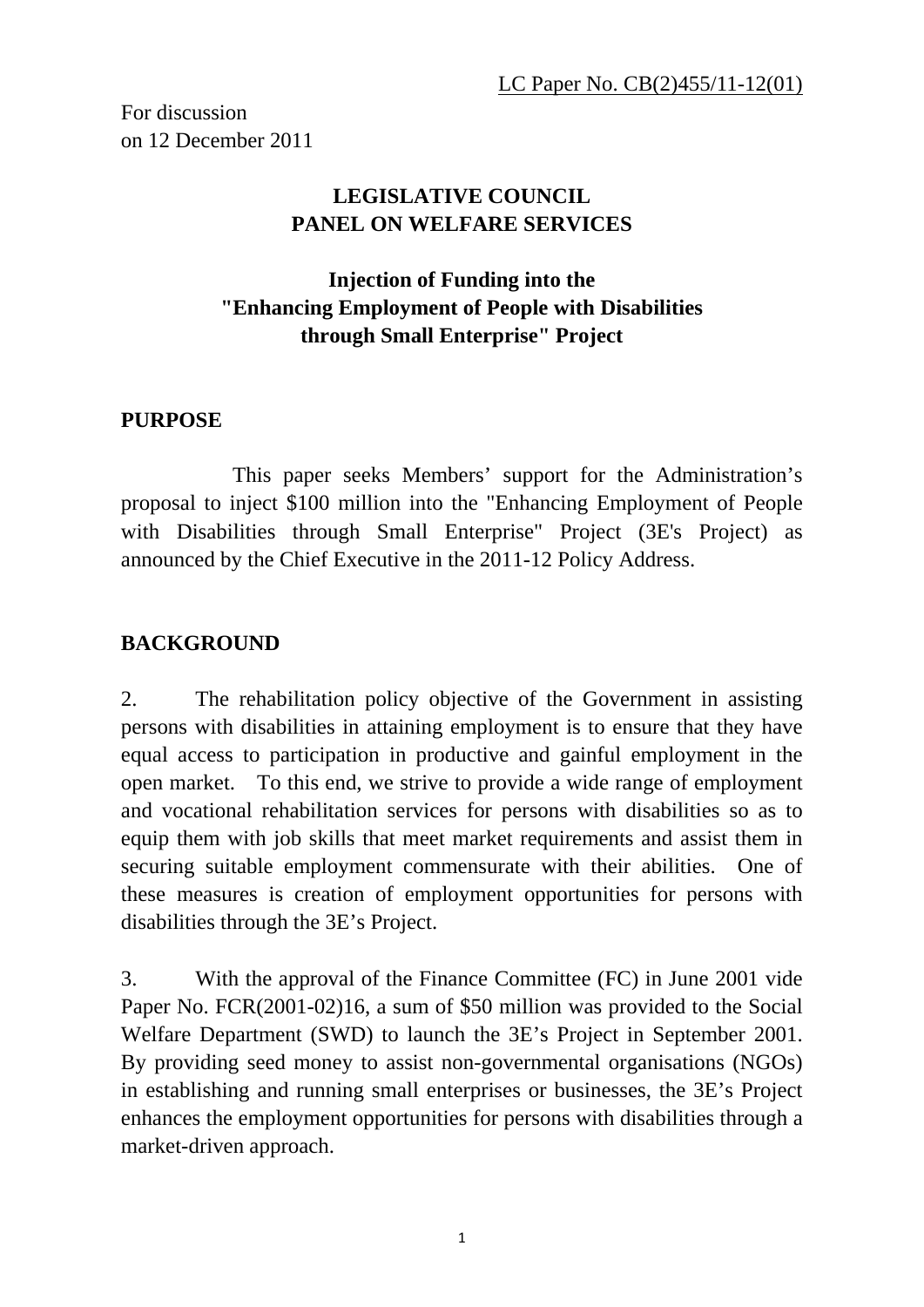4. Under the 3E's Project, SWD provides  $NGOs<sup>1</sup>$  with a maximum funding support of \$2 million per business to meet the set-up capital cost on equipment, fitting-out works, etc. and operating expenses incurred in the initial two years<sup>2</sup> of business operation. To achieve the ultimate goal of promoting employment for persons with disabilities, a funded business needs to fulfill the requirement that the number of employees with disabilities should not be less than  $50\%^2$  of the total number of persons on the payroll of the business. Through the funding support for setting up these businesses, persons with disabilities can enjoy genuine employment in a sympathetic working environment.

5. To enhance the sustainability of the businesses funded by the 3E's Project, the Marketing Consultancy Office (Rehabilitation) [MCO(R)] of SWD provides advisory services to the funded businesses and organises various activities for the development and promotion of their products and services in collaboration with the "Support the Employment of People with Disabilities" (SEPD)<sup>3</sup> Alliance of which these funded businesses are members. These activities include annual promotional sale gala and design competitions; networking with the commercial sector for their support in procurement of the products/services of the funded businesses and the use of their premises for promotional activities; publication of quarterly newsletter; promotion through mass media and coordination of their participation in major events such as the Hong Kong Brands  $\&$  Products Expo, etc.. MCO(R) is also tasked to monitor the position of individual funded businesses against the milestones pledged by the concerned NGOs and provide due advice where necessary.

### **LATEST DEVELOPMENTS**

6. As at end-November 2011, a total of 70 businesses operated by 23 NGOs have been funded since the introduction of the 3E's Project, involving

 <sup>1</sup> The NGOs must be charitable organisations entitled to tax exemption under Section 88 of the Inland Revenue Ordinance (Cap. 112). They may or may not be receiving subventions from SWD. For applicants not receiving subventions from SWD, they need to provide documentary proof, to the satisfaction of the Director of Social Welfare, on their active participation in welfare and charitable activities for at least five years.

 $2006$ , the funding period has been extended from one to two years to enhance the sustainability of the businesses while the proportion of persons with disabilities employed has been reduced from 60% to 50%.

<sup>&</sup>lt;sup>3</sup> "SEPD" is a registered trademark/brand name for the products and services of persons with disabilities. The owner of this trademark is the "Support the Employment of People with Disabilities Limited" which was formed by members of the Advisory Committee on Enhancing Employment of People with Disabilities in August 2002. SWD has established the SEPD Alliance together with 35 rehabilitation NGOs to promote the "SEPD" brand name through collective efforts.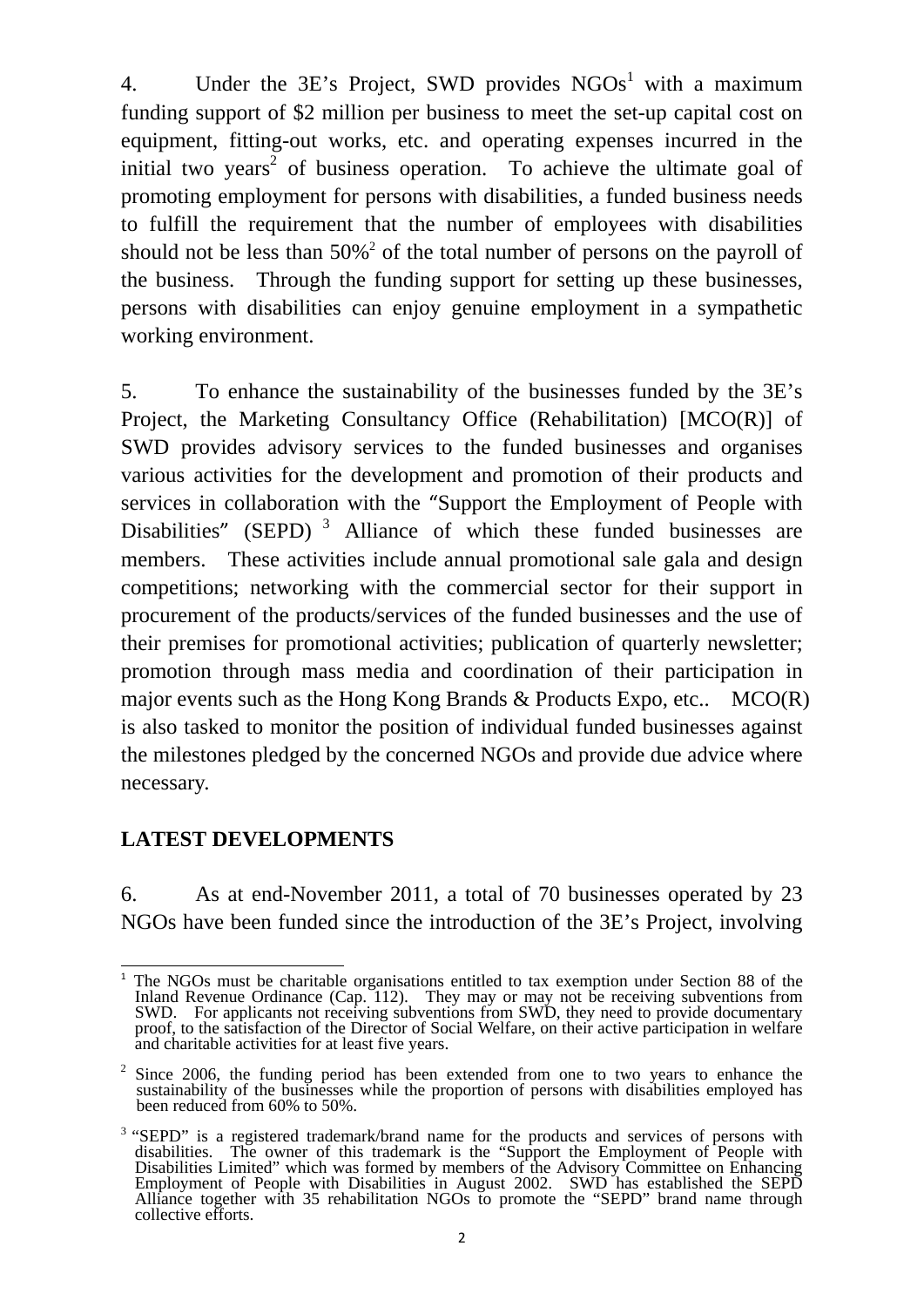a total grant of about \$46 million and creating over 550 job opportunities for persons with disabilities. Among the 70 funded businesses, 56 are still in operation, providing over 460 job opportunities for persons with disabilities, while 14 has ceased to operate mainly owing to failure in obtaining new service contracts to sustain their businesses. In view of the increasing number of applications and funding requirement in 2011-12, the commitment of the 3E's Project was raised by \$4 million, from \$50 to \$54 million in October 2011 under delegated authority.

7. The businesses funded under the 3E's Project can be broadly classified into four categories as follows:

(a) Retail service

Convenience shops in hospitals and education institutes, etc., rehabilitation shops selling rehabilitation products in hospitals and shop selling recycled goods in public housing estate, etc.

(b) Food and beverage

Cafes in hospitals, government and commercial premises, food stalls in schools, food kiosks in venues managed by the Leisure and Cultural Services Department, mobile catering service and bakeries etc.

(c) Cleansing service

Cleansing service for government and commercial premises, carpet cleaning, floor waxing, car beauty and cleaning services etc.

(d) Specialised service

Direct sales service, massage service, promotion and distribution service, packaging, telemarketing survey, laundry service, beauty shop, organic farm, barrier-free access technology service, travel service and eco-tourism service etc.

A summary of the approved applications under the 3E's Project is at **Annex**.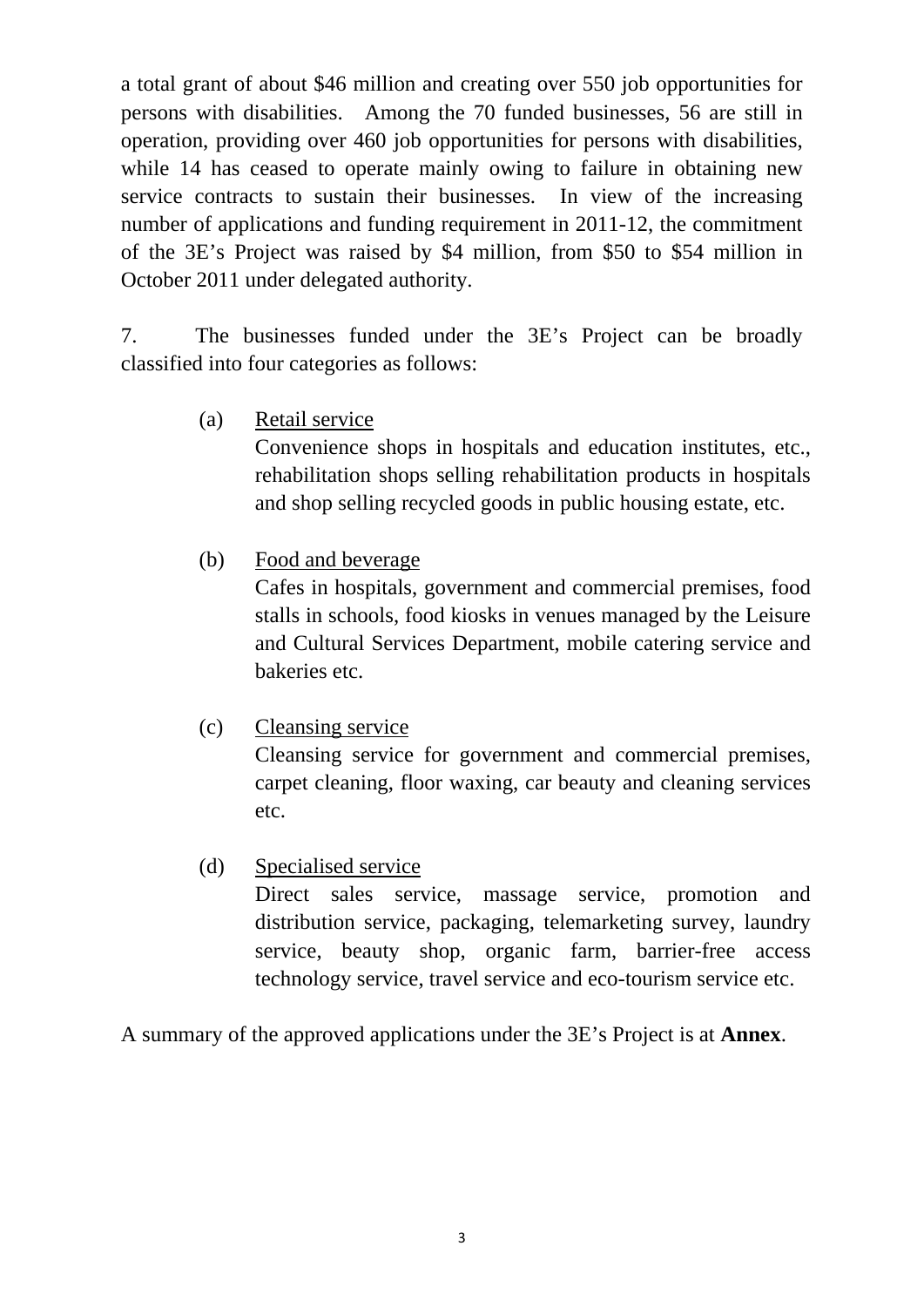#### **PROPOSED INJECTION OF FUNDING**

8. In view of the effectiveness of the 3E's Project in achieving the Government's policy objective of enhancing employment opportunities of persons with disabilities, we aim to encourage more NGOs to participate in the Project in order to sustain the momentum in creating more job opportunities for persons with disabilities. To this end, we will lower the threshold of the length of participation in welfare and charitable activities required for non-SWD-subvented NGOs from five years to two years, and to extend the funding period for individual business from two years to three years to allow more time for the funded businesses to gain operating experience and become self-sustainable. As additional funding is required in achieving these enhanced measures, the Chief Executive has announced in his Policy Address in October 2011 an injection of \$100 million into the 3E's Project.

## **FINANCIAL IMPLICATIONS**

9. We propose to increase the approved commitment from \$54 million<sup>4</sup> to \$154 million by injecting \$100 million into the 3E's Project under Head 170 Social Welfare Department. The additional administrative cost resulting from the increased commitment will be absorbed by the existing resources of SWD. Subject to Members' views, we plan to seek FC's approval in January 2012 for the proposed injection.

### **ADVICE SOUGHT**

10. Members are invited to note and comment on the above proposal to inject an additional \$100 million into the 3E's Project

**Labour and Welfare Bureau Social Welfare Department December 2011**

<sup>-</sup><sup>4</sup> As indicated in paragraph 6, the approved commitment comprises \$50 million approved by FC in 2001 and the \$4 million increased under delegated authority in October 2011.